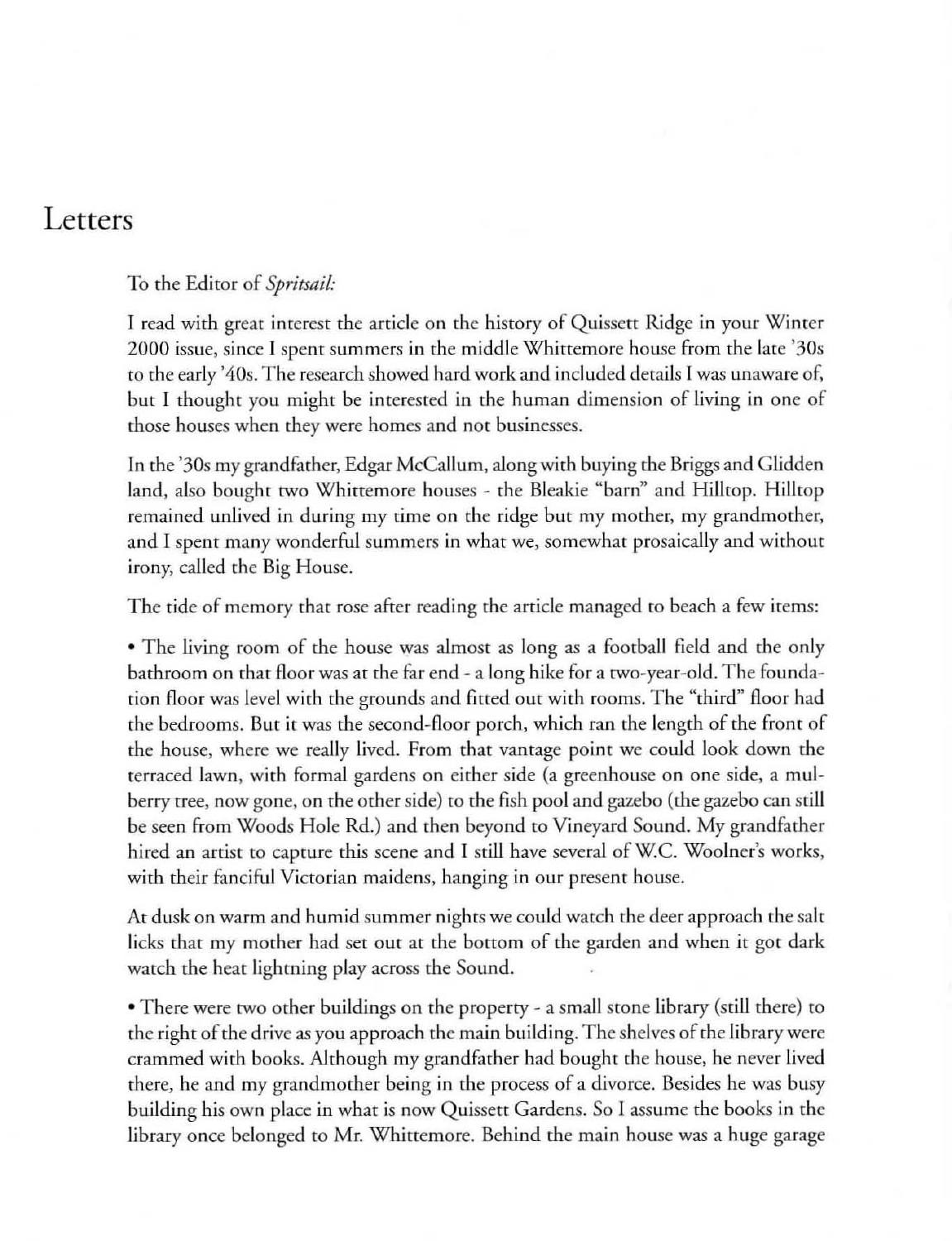featuring a car turntable. The turntable was so precisely balanced that by the time J **reached fi ve T could [Urn it with foot pressure. It was designed so that cars would drive in and park on the turntable. The driver - or more likely his chauffeur - would then spin the turntable so the car was facing out, ready to drive away.** 

• We had one car and no chauffeur but we did have help with the grounds. Edgar McCallum was a southerner who had come north to make his fortune - and he did - in **the envelope business. He brought with him some black family retainers one of whom, Cap Hough. is buried next to him. But that's another story. Cap mowed the vast lawn**  (most of the time with me on his lap on the tractor) and generally took care of us. He was almost my only male companion during the week. Family legend has it that Cap and an Ametican Indian named Wiley dug the driveway to my grandfather's new house (what is now McCallum Dr.). That would seem an almost impossible task so I assume there must have been some kind of cartway already there that they expanded.

• "From 1929, when Mrs. Whittemore built her house in Racing Beach, to the 1950s, there does not seem to be a record of what happened to the original Clenockie." (Spritsail p.30) I can perhaps fill in a little of that gap. Sometime in the early '40s Clenockie, which had been empty for years was either bought or rented by a family named Marsh **From Texas. Mrs. Marsh was young, blond and quite attractive. Mr. Marsh was an older**  man (well, he was bald which in my child's view made him old). J was given to under**stand [hat he owned several newspapers in Texas, and he was away most of the time.**  The Marshes had two children - Diane and Michael - who were approximately my age **and became my companions. Mrs. Marsh may have been German. The couple who**  took care of her and the children were certainly Cerman and the childten spoke Cerman fluently. In her loneliness Mrs. Marsh took up the piano, having a perfect place to play one in the northern gazebo-like bay of the house. But that's another story. [Note: The photograph of Glenockie that appears on page 32 is identified as coming from the Marshall family album. Could I have confused Marsh with Marshall (I don't think so since the J.C. Marshall family owned an estate on Quissett Harbor) and if not what was the Marshall family connection to Glenockie? As you are probably aware, there are several postcards, produced sometime between 1900 and 1915 , featuring Clenockie and identifying it as the residence of Charles Whittemore]

• "The Whittemore family and the three houses dominated the ridge in Quissett until after World War lI " (Spritsail p. 23) This statement would seem to be at least partially in error. Their spirit was pethaps there but physically and fiscally they weren't. As described above my family owned and lived in the middle house from the '30s through the beginning of World War II. Hillrop was also not owned by the Whittemores during that period.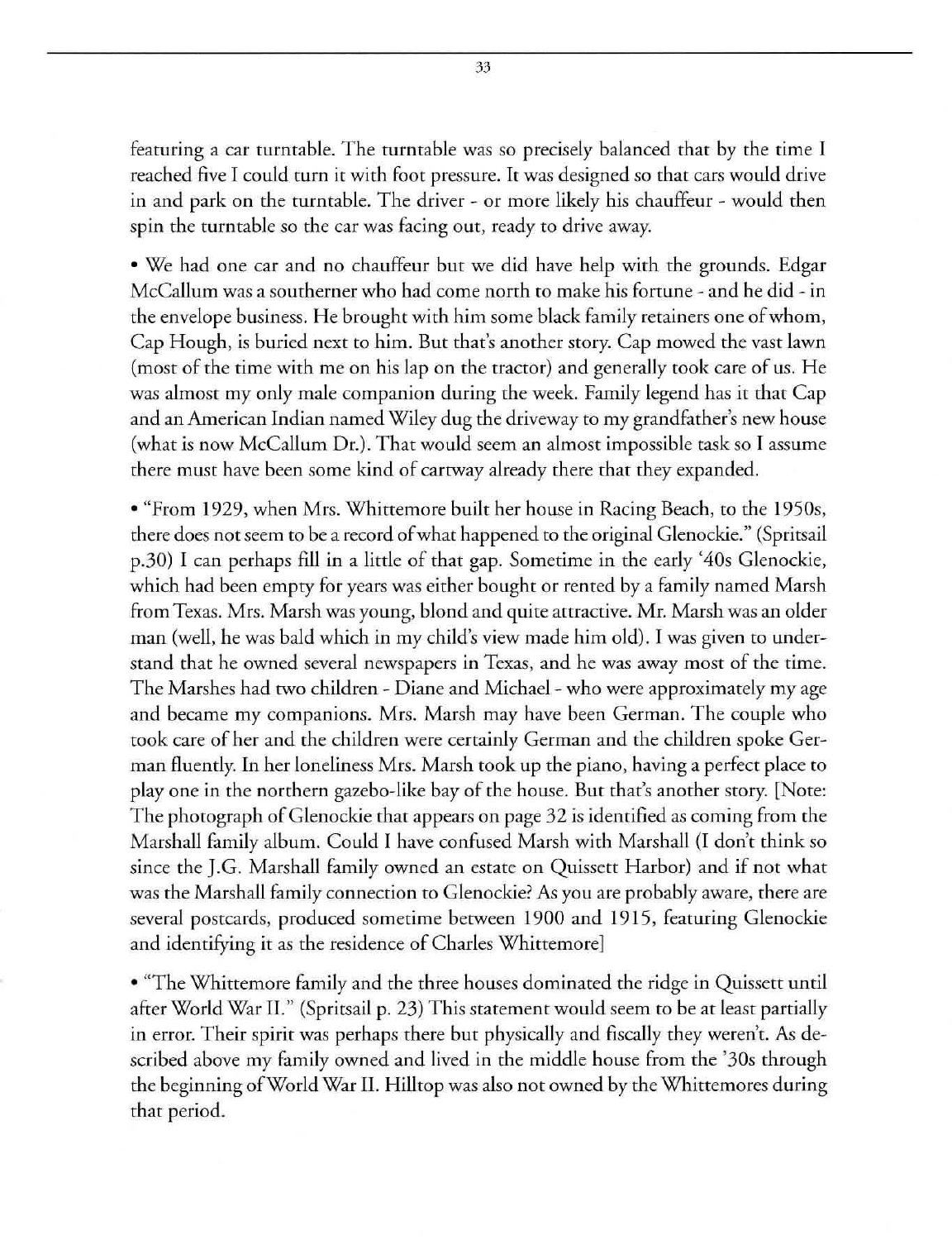The war years were rraumatic for my grandmother whose only son, Russell McCallum, served his basic rraining ar near-by Camp Edwards and thus was remptingly close. I was allowed to visit him one day for the daily lowering-of-the flag ceremony. The men were at attention in dress khakis; the sky was clear; the sun was bright, if setting; and there was a slight breeze. The bugle sounded (Recall?). In my child's heart I knew then **we would never lose the war. Russell went on to Europe and was wounded in the**  Normandy campaign. Whenever we went to the movies we always watched the prefeature newsreel attentively because my grandmother was sure Russell would appear.

My wartime Racing Beach memories, as those of Mrs. Howard, also include walking the beach after the convoys had left and finding crates of walnuts or grapefruit, old tires, and pieces of the never-ending oil slick congealing into tar. After a day at the beach during that time we usually wasted at least half a stick of butter getting the tar off our feet.

And I have my spy story too. My grandfather Ward on my father's side was an Englishman and like other of his countrymen he was fond of walking. It was more like hiking really when I was forced to tag along on what he thought were educational tours of the brambles behind the house. He had also never become a U.S. citizen, even though he had moved to this counrry around the rurn of the century and had a successful cabinetmaking business in Providence. We had both walked from the Big House down to Racing Beach and back many times during his visits, marveling at how there could be hundreds of ships in the bay one morning and by the next morning they would all be **gone.** 

One day, though, his nature walk was a lirde too early for me and off he went by himself, his birding binoculars in hand. He didn't return as scheduled but we weren't worried since he often took the road less traveled by, got lost, and had to fight through the brambles to get back to the main path. Noon arrived and then early afternoon and still no grandfather. Then an official looking car pulled up the long driveway. Our climbed grandfather Ward. The frowning driver accompanied him to the kitchen door where we had all gathered.

"Is this man Harry G. Ward," said the man.

**"Yes," we said almost in chorus.** 

"Well, you better tell him we're at war and non-citizens are not welcome in sensitive **areas."** 

It turned out he had been discovered on the beach looking at the ships through his binoculars and had been stopped by one of the local citizen "wardens" who had some**how discovered he was not a cicizen. Other security forces were called but after all he**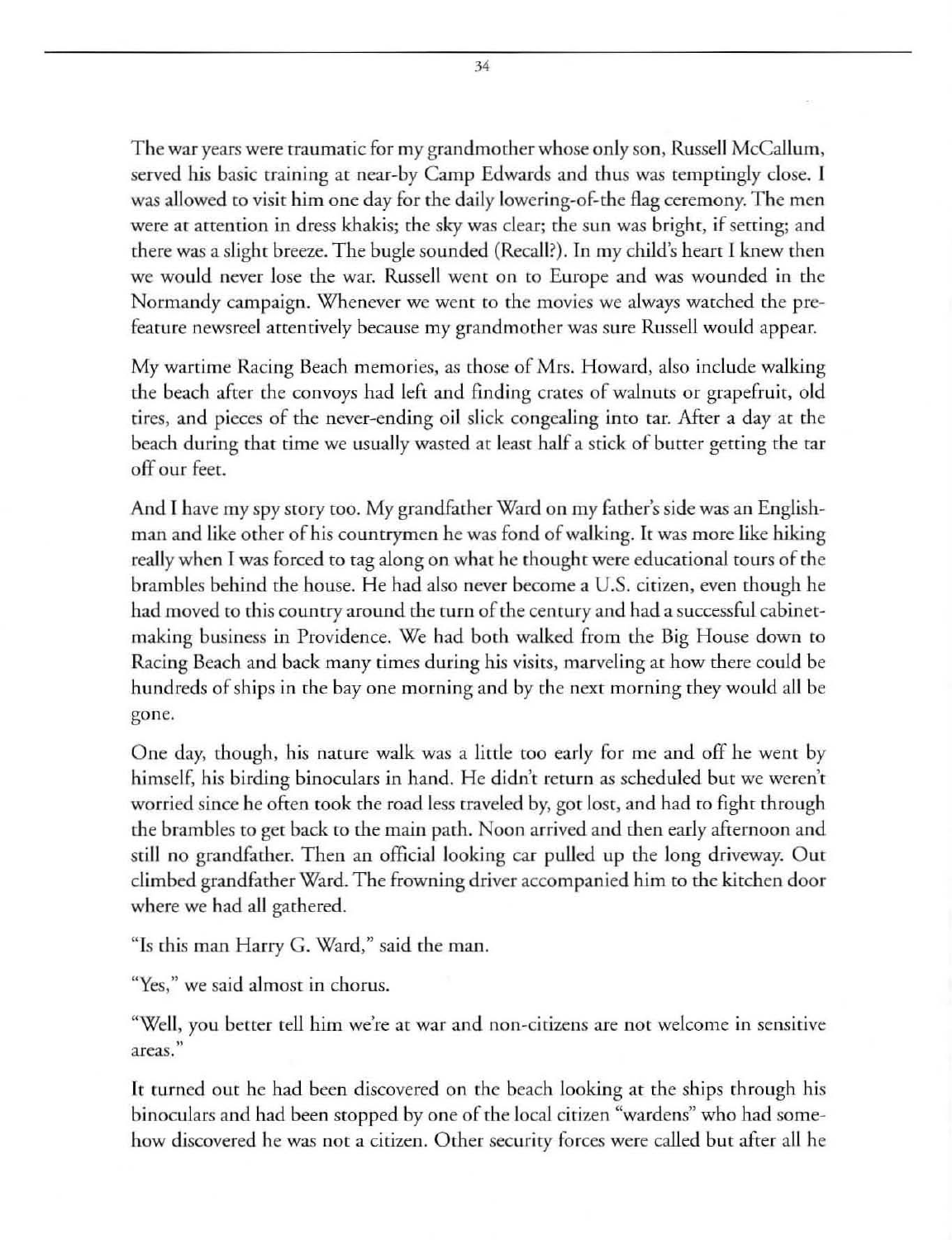was a gaunt old man with a British accent and it was worth checking out his story before sending him off to the firing squad. Change the binoculars for a camera and perhaps my grandfather was the "spy" nabbed by Mrs. Howard and company.

When the war was at its peak my grandfather McCallum loaned the house to the officers of Camp Edwards as a sort of club house. We moved across the street and roomed with Charlie Stowers and then with Capt. Obadiah Pierce on Shore St. But **thac's another story.** 

Well I've run on too long. I hope these notes help fill one niche in the history of this remarkable part of town.

E. Graham Ward

To the Editor of Spritsail:

I would like to point out several errors in the printed version of my article "The History of Quissett Ridge and Development of Racing Beach" in the Winter 2000 Spritsail. These errors happened after the manuscript left my hands to be edited and designed. On page 21, in the third line of the right column, it says "In 1898, the Bleakies built **"Glenocki e" ... Tn this case the last two numbers of this date were reversed; rhe correct**  date is 1889. Unfortunately, this is a serious error, giving the impression that the house was builr a decade later, which led to another error below in the beginning of the next **paragraph: "Also. in 1898 .. . " 'Also' was not in my manuscript because there was no previous mention of thjs date.** 

In addition, the captions for the photos of Racing Beach gates on page 24 and the top photo of page 26 were reversed. The photo on page 24 is of the gate at the Widgeon Road entrance and the photo on page 26 is of the gate at the end of Racing Beach Avenue and Sippewissett Road.

> Sincerely yours, Susan Fletcher Witzel!

To the Editor of Spritsail:

I was both disappointed and perplexed after having read the article on The Greeks Add Flavor to Falmouth in last summer's edition of the Spritsail. The article was well written by Barbara Kanellopoulos and as a native Greek brought up in Falmouth I can not argue the prominent role that the Tsiknas and Karalekas fami lies played in the commu